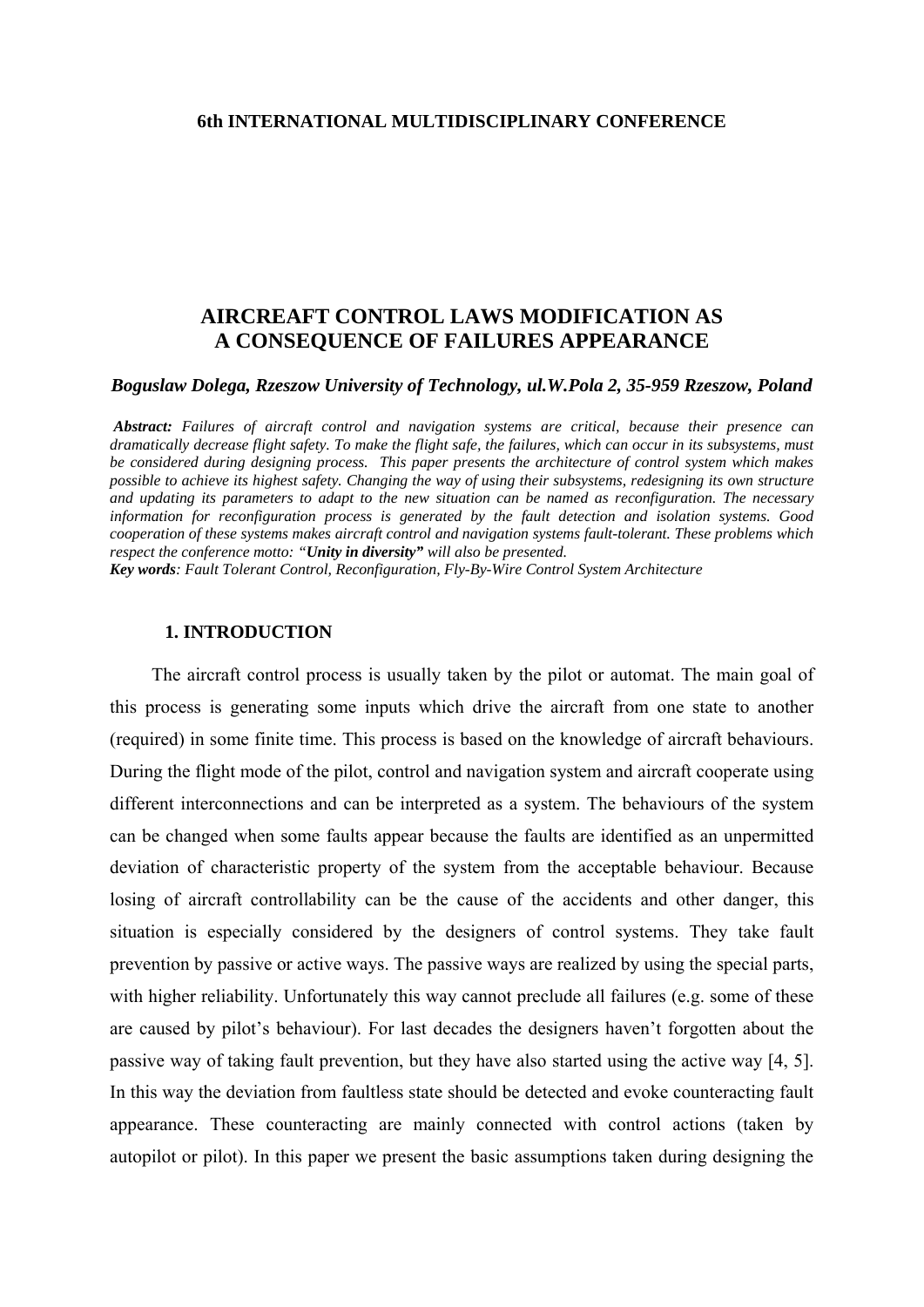Fly-By-Wire control system for a small aircraft. In Control and Avionics Department of Rzeszow University of Technology such control system has been made and tested and results of this research will be also presented.

### **2. THE BASIC ASSUMPTIONS**

The diagnostic analysis and conclusions about the cause of an observed behaviour are of the type [7]: "The system is working normally" or "The system operates with a certain fault". To deduce (from observed variables of the process), if any component is faulty we must be able to take decision if extracted behaviour is normal or non-normal. We need the model of normal behaviour and non-normal behaviour of the system. The process of behaviour extraction (as extraction of the symptoms) can be taken with the usage of different methods because we observe different elements of the system [3]. For us the most important are methods based on control quality index. The control quality can be identified with verification of realization of the flight goal. If the flight goals are realized the actual faults are not catastrophic. The most of the control quality indexes are based on information about some controller output signals and some state variables. This information cannot be distorted but it is not always possible. In such cases the role of a fault detector can take the other element of our system, especially the pilot.

If we assume set of possible faults we are able to make analysis which provides the designer with necessary information to start the synthesis of fault tolerant system. We know that the redundancy is necessary to achieve fault tolerance. Redundancy can be achieved by various means. The straightforward way is multiplication of airborne equipment, but it can also be accomplished by the usage of different components which have identical functions. Hardware multiplication can complicate the system and make it more expensive. In our architecture the possibility of triplet hardware redundancy will be allowed.

When the fault has been identified, different corrective actions can be taken in order to attain a normal functioning mode. This action relies on structural or parametric changes and will be called a reconfiguration. In the classic approach the reconfiguration ought to restore the system to a normal functioning mode after fault detection and localization the components affected by faults. It would seem that if the reconfiguration perfectly compensates for the effects of the fault, then the presence of the fault might be hidden from the pilot. Therefore a lot of approaches are based on automated solutions of reconfiguration. In this case, the pilot has been reintroduced into the reconfiguration process. The reconfiguration caused by fault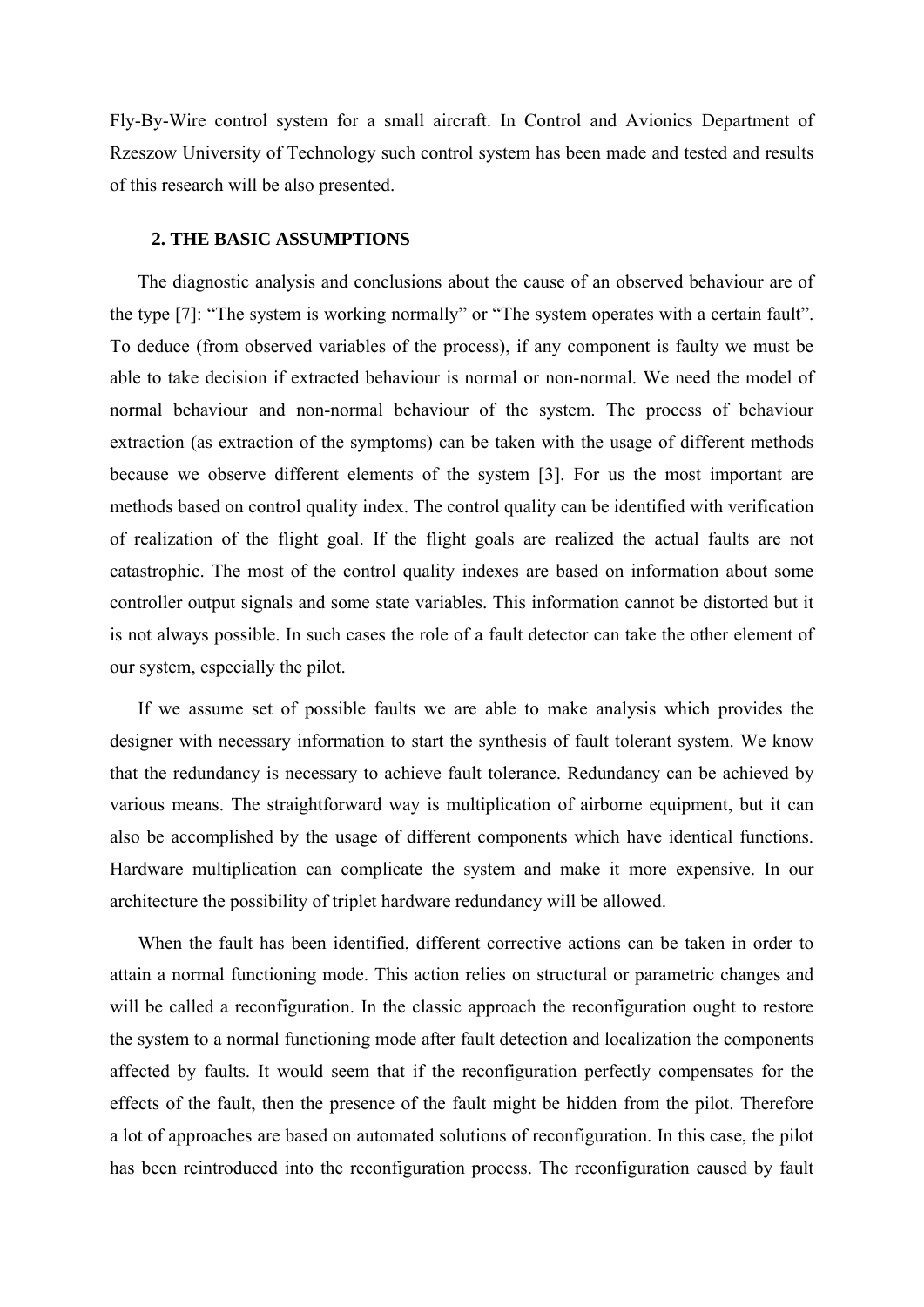appearing which is a fully automated process is not prepared to new diagnostic situations. Such situations are not taken into consideration during synthesis process. It could generate dangerous situations and they can become the reason of decrease safety. Sometimes some human factors as: human memory limitations [2], mental workload and trust [6], have to be taken into account of reconfiguration to succeed. Of course, making the reconfiguration based only on operator's activity is not a good solution. Humans have troubles in managing a number of alternatives and also human errors can occur in reasoning process [8]. Because both, human and machine have their own restrictions, the diagnostic and reconfiguration problem can be only partially resolved. Therefore cooperation between them is the best alternative. We must build the system with a structure and functions based on human-centered automation concepts that should aim to reduce human errors in providing a cooperative work organization [9]. The consequence of this approach are Billings [1] principles of humancentred automation in aircraft pilotage:

- 1. the pilot bears the responsibility for safety of flight,
- 2. pilots must remain in command of their flights.

The first principle is main for the structure and behaviour of our fly-by-wire control system. The pilot always can change modes of aircraft control – from full automatic to direct control surfaces steering modes. The pilot meets the troubles from control system if he wants to change the mode to dangerous mode. For example if one of automatic control modes is impossible to be realized by the control system for the reason of absence or failures in required subsystems. Each of actually realized modes is presented on a special cockpit.

# **3. THE ARCHITECTURE OF CONTROL SYSTEM**

The controlling of the aircraft would be realized with the usage of three levels:

- Level I normal control, all properties of indirect flight control system are employed,
- Level II simplified control, only the simple CAS (Control Augmentation System) or forming filters are used,
- Level III emergency control, displacement of aerodynamic control surfaces depends directly on side-stick displacement.

The change of the method is accomplished automatically by a supervisory subsystem. We also consider a manual switching to Level II in the case of pilot wishes. Level III should be used only in emergency.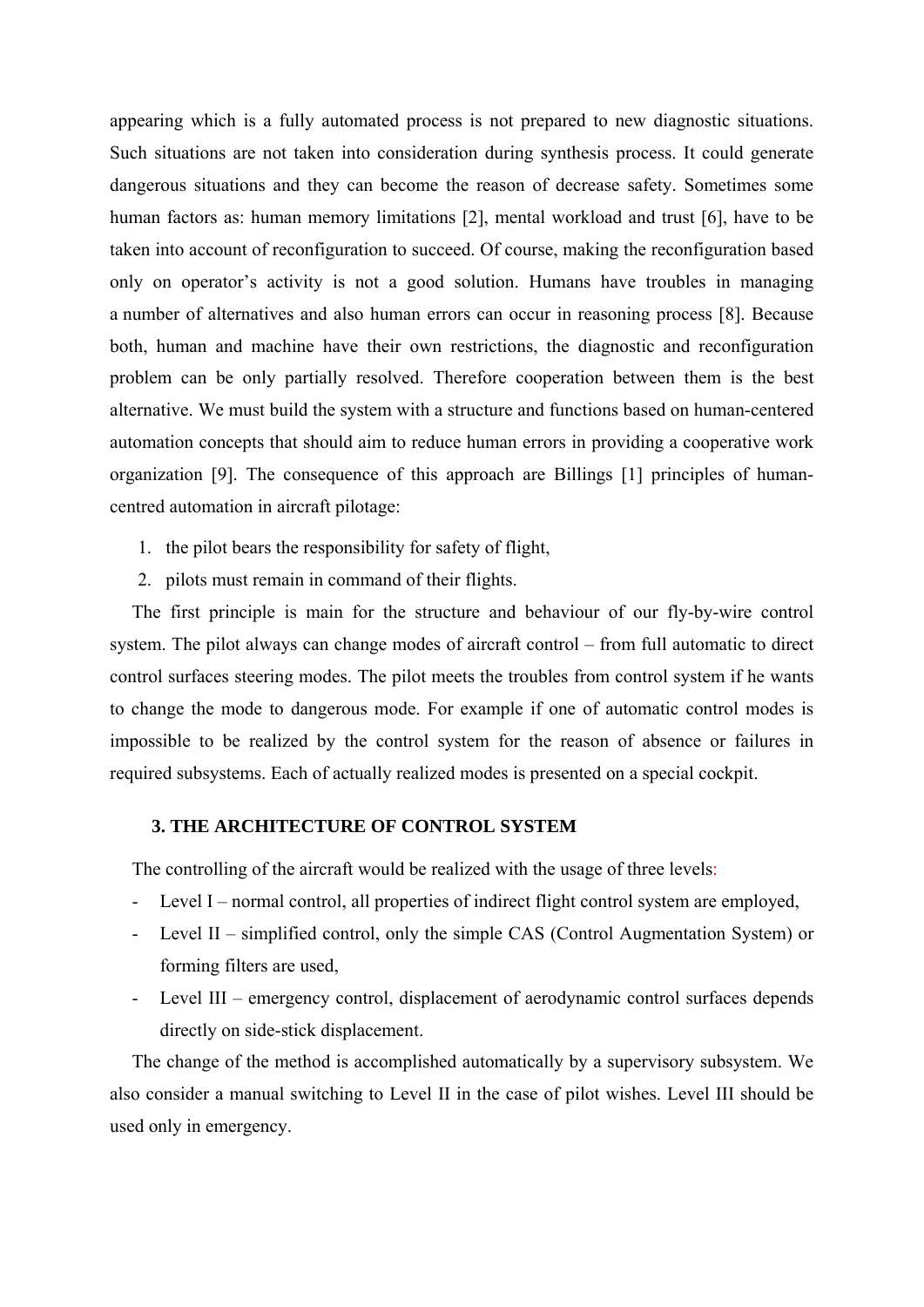

**Fig 1.** General structure of the fly-by-wire flight control system for PZL-104

Our researches provide us to decentralize the architecture of the system. But it is operating based on hierarchical way of taking conclusions. The general structure of this system is presented in Fig 1. Redundancy as a way of increasing reliability is applied to three independent flight control computers that control double actuators (pitch, roll yaw, and throttle). The pilot selects a control mode using the double control mode selector panels. The throttle level is chosen by the double throttle level interface. The pilot also controls the aircraft by the double Side-Stick interface. Information about movement of the aircraft is provided by:

- three Attitude and Heading Reference Systems (AHRS) angular orientation,
- two Air Data Computers (ADC) aircraft movement in relation to air,
- NAV GNS-530 (GPS, VOR, ILS, comm) and GPS-35 navigation information,

Triple digital, high speed, bi-directional databus network CAN-2 (CAN-F-1, 2, 3) integrate the Control Computers with pilot interfaces and measurement systems. Those systems are connected to the one databus (C1 or C2 or C3) because that solution is cheaper than others. The actuators are connected to Control Computers through the slow speed version of CAN-2 (CAN-S-1, 2, 3). A lot of databuses and devices connected through these buses led to the adaptation of "CANaerospace" software as the standard of protocol transmission. This provides more fault tolerant transmission. Each message must contain a status bit field to allow continuous integrity monitoring and minimize failure detection time. Each device connected to the network must inform others about detected failures within itself via a dedicated emergency identifier to support system degradation and maintenance actions. Because the message must contain information about the transmitting station and the type of data associated with the particular message, the network becomes opened. At any time we can connect additional devices (e.g. additional sensors or other measurement systems). Creating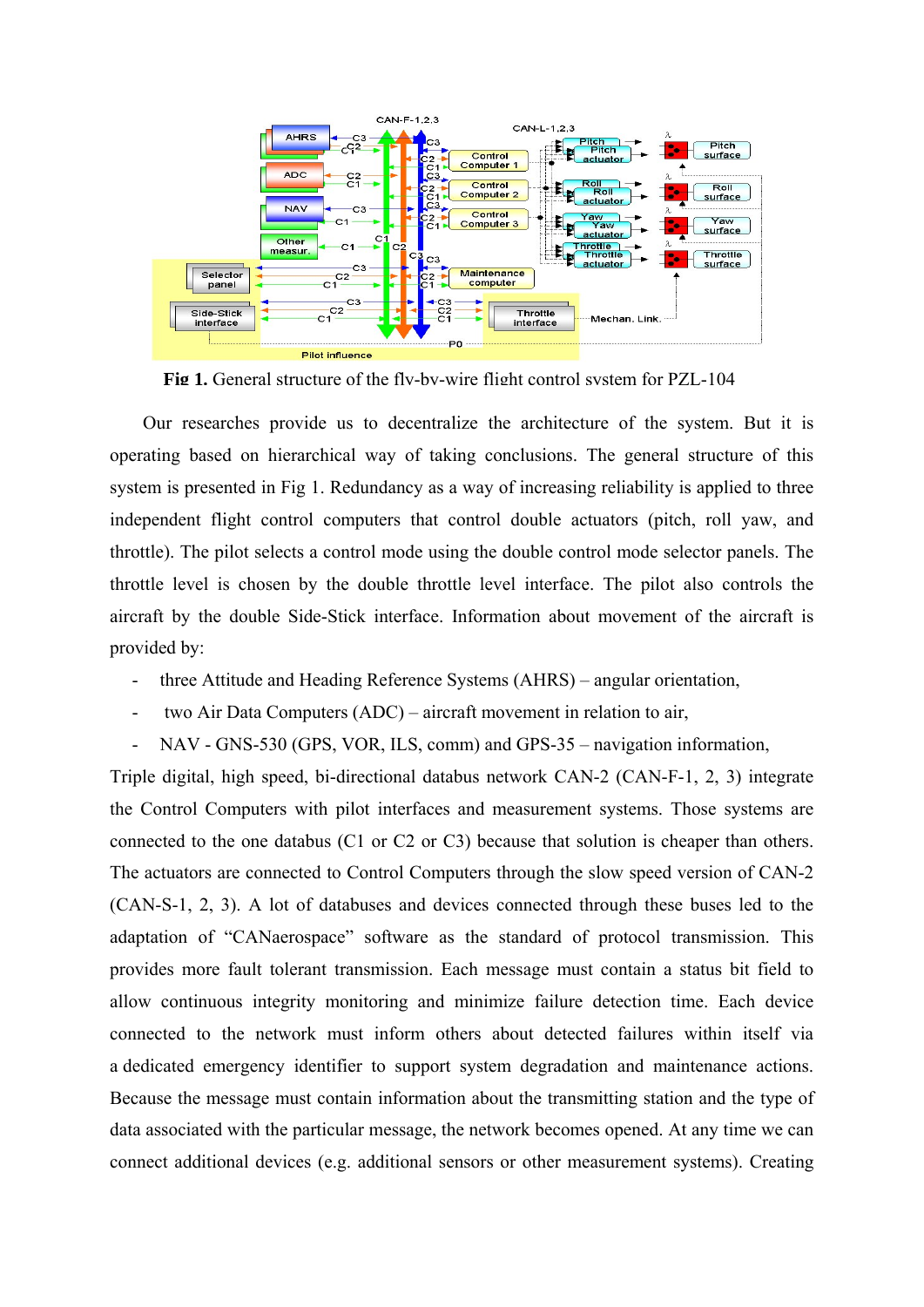a system that is open (open architecture) requires applying software procedures that can identify devices and their signals. The information is necessary to generate vector of efficiency. Control computers generate output signals using that vector (for choice of possible and optimum mode, measure signal etc.). As you see, it is a dynamic process. When a subsystem detects fault in another subsystem, it generates signal that includes that information. It is used by the faulty subsystem for self-reconfiguration and by the others subsystems that cooperate with suspected subsystem.

 A PWM (Pulse Duration Modulation) signal standard has been used to directly control the actuators (line  $P0 - Fig 1$ .). This action will be taken if two of the three Control Computers malfunction or if the CAN networks are necessary for proper transmission failed. This level of control will also take place when the absence of the measurement system is necessary for the mode of flight occurs. The pilot can also switch this level of control as well.

When we talk about the reliability during the flight mod, we ought to note that the aircraft is controlled by four single surfaces. They are not redundant parts. It is easy to prove that the switches  $(\lambda - Fig 1)$  which are responsible for the change of the surface control signals must be the most reliable parts. The switch fulfils arbitration among output signals from control computers. The PWM signal (line  $P0 - Fig 1$ ) has the highest priority.

As it was shown, the active methods of increasing reliability are based on information generated by the different subsystems. We can make the question – what is the principle of integration of these subsystems. What kind of unity can we find there?

### **4. UNITY IN DIVERSITY AS CONCLUSION**

If we understand "unity in diversity" as aspiration for co-operation, then our control system is an ideal example of this idea. Our system consists of different kinds of redundant relations.

The first type of relations are horizontal relations. We can find them in multiplied parts by hardware or analytical redundancy. When the temporary faults or incorrect action appear the redundant parts which can make the similar function are obligate to be helpful if necessary. This action is possible because individual control elements are connected through CAN buses. The part which is suspected of damage (e.g. control computer by arbiter system) is informed about it and can take special working. It can verify itself if its initial conditions are similar to conditions in parts functioning well. Through exchange of the information, parts suspected of wrong functioning can rebuild themselves to perfect functioning. On the basis of mutual disinterested help, unity relations between equal elements can be built.